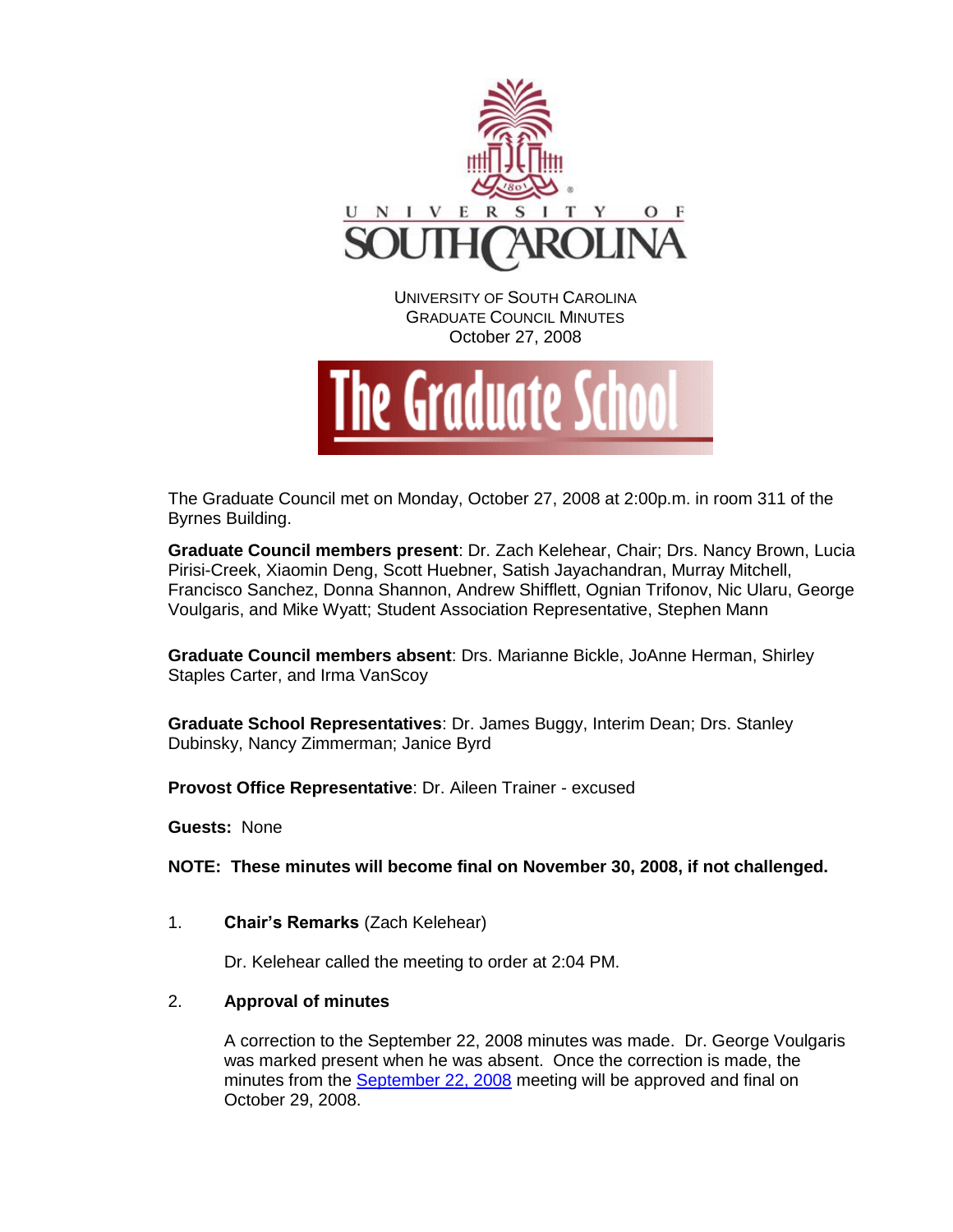# 3. **Report of the Interim Dean of The Graduate School** (James Buggy)

- The electronic Thesis/Dissertation submission process is now operational. Students who have used the UMI (ProQuest) portal to submit documents report that it is easy to use. Guidelines for use are located at this Graduate School webpage<http://129.252.250.139/thesisdissertation/>.
- Dr. Buggy met with the Provost to review admission standards as requested by USC Internal Audit. It was concluded that current admission practices are satisfactory.
- Dr. Buggy announced that the new graduate application system with CollegeNET is operational and being used.
	- o Dr. Buggy encourages all academic units to become familiar with the applicant interface<https://www.applyweb.com/apply/usccg/> by creating a dummy account to review the application as students view it, and to verify that their degree programs are listed and that the supplemental application is correct.
		- User IDs for the administrator's portal have already been assigned to academic units. On the Graduate School website under the Faculty & Staff tab <http://www.gradschool.sc.edu/facultystaff/#collegenet> , there

is an option for academic units to request an account user ID if they don't already have one. Other resources available through this tab are links to the following:

- CollegeNet Tech Support
- CollegeNet User's Guide
- CollegeNet Overview-how to access applications
- Graduate Major Codes
- Two weeks ago, the Graduate School held a webinar orientation conducted by CollegeNet. Another orientation will be held soon for those unable to attend that session.
- Dr. Buggy advised the Council of *GradShare* a new internet resource for graduate students hosted by ProQuest. GradShare is a community of graduate students at universities throughout the country seeking a better experience in graduate school and beyond through the sharing of questions, answers, and links. USC is a participating university and our students will have access to links for USC specific library and research resources as well as to generic links available to all users. The address for the portal is <http://www.gradshare.com/landing.html> - faculty and staff are also welcome to use *GradShare*.
- Dr. Buggy conveyed to the Council that the Council of Academic Deans had reviewed the two documents submitted by the Special Study group that worked this spring: *Provost's Task Force Report on the Role of the Graduate School* and University of Arizona Dean Comrie's report. These two documents were distributed to Graduate Council members for review with the meeting's agenda. Dr. Kelehear asked Council members to thoroughly review the two documents for substantial discussion and possible recommendations at the next Graduate Council meeting as President Pastides asked of the Graduate Council at the September 22, 2008 meeting.
- The Council was advised that currently the *Provost's Special Study Group*   $\bullet$ *Graduate Life* is completing its report on expenses of graduate education, particularly graduate assistant stipends and health insurance subsidy as compared to regional and peer aspirant institutions. The report will be presented to the Provost at the end of October.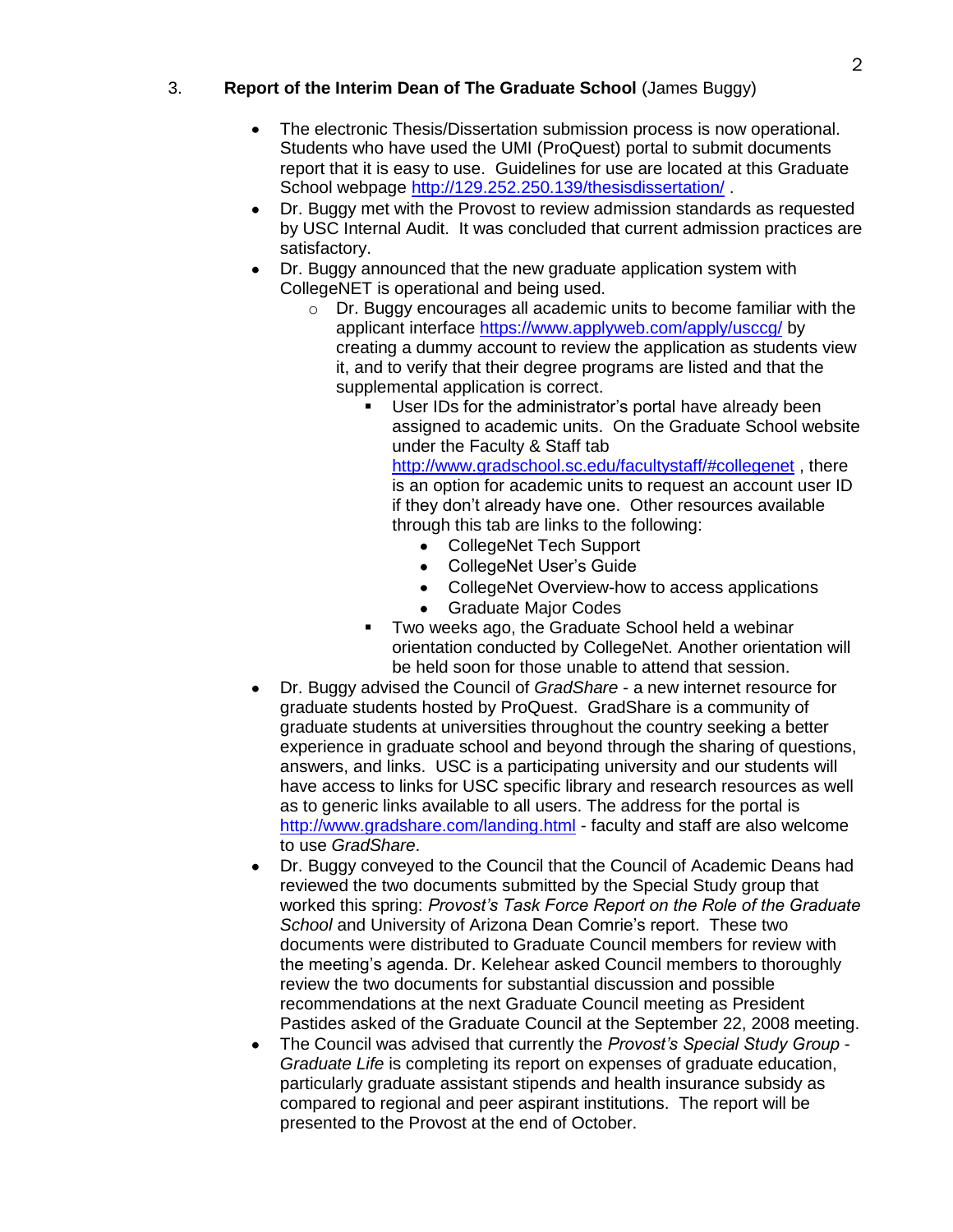- Dr. Buggy, Dr. Dubinsky, and Dr. Zimmerman revised the *Graduate Bulletin* and *Graduate Director's Manual* this summer. One of the changes made was an increase in the graduate assistant stipend from \$1000 to \$2000 minimum per semester for not more than 10 hours per week and from \$2,000 to \$4,000 minimum per semester for not more than 20 hours per week. This change was made so that graduate programs at USC would be competitive with peer universities.
	- o Two colleges, Social Work and Education, have received exceptions to the new minimums for this academic year. Dr. Buggy assigned Dr. Nancy Zimmerman to work with the Academic Policies and Practice's Committee to review the stipend minimums, and Dr. Stanley Dubinsky to meet with Social Work and the Provost Office to explore alternate methods to extend in-state tuition to nonresidents. Dr. Buggy highly encourages all Council members that would like to contribute to ideas or solutions to particular departmental issues to either meet with the Academic Policies and Practice's Committee or aid Dr. Dubinsky. Dr. Buggy stated his view that Graduate Assistant appointment should have the purposes of contributing to the university's education program and providing professional development for the student rather than primarily a means of tuition reduction.
	- o In response to a question, advantages of summer enrollment for graduate assistants are listed at this webpage [http://www.gradschool.sc.edu/doclibrary/documents/Graduate.Assist](http://www.gradschool.sc.edu/doclibrary/documents/Graduate.Assistants.summer.enrollment.pros.and.cons.pdf) [ants.summer.enrollment.pros.and.cons.pdf](http://www.gradschool.sc.edu/doclibrary/documents/Graduate.Assistants.summer.enrollment.pros.and.cons.pdf) . USC Payroll interprets federal guidelines that a student on stipend must be enrolled for the minimum number of credit hours in summer or FICA will be charged to both the student and the employer.
- 4. **Report of the Associate Dean / Secretary of the Graduate Council** (Stanley Dubinsky and Nancy Zimmerman)

No report

5. **Report of the Academic Policy and Practices Committee** (Zach Kelehear)

No report

6. **Report of the Petitions and Appeals Committee** (Nancy Zimmerman for JoAnne Herman)

No report

7. **Other Committee Reports**

None

8. **Report of the Committee on 500/600 Level Courses, Distance Education, and Special Courses** (Nancy Zimmerman)

# **500-600 Level Courses:**

Faculty Senate Committee on Curricula and Courses met on October 17, 2008.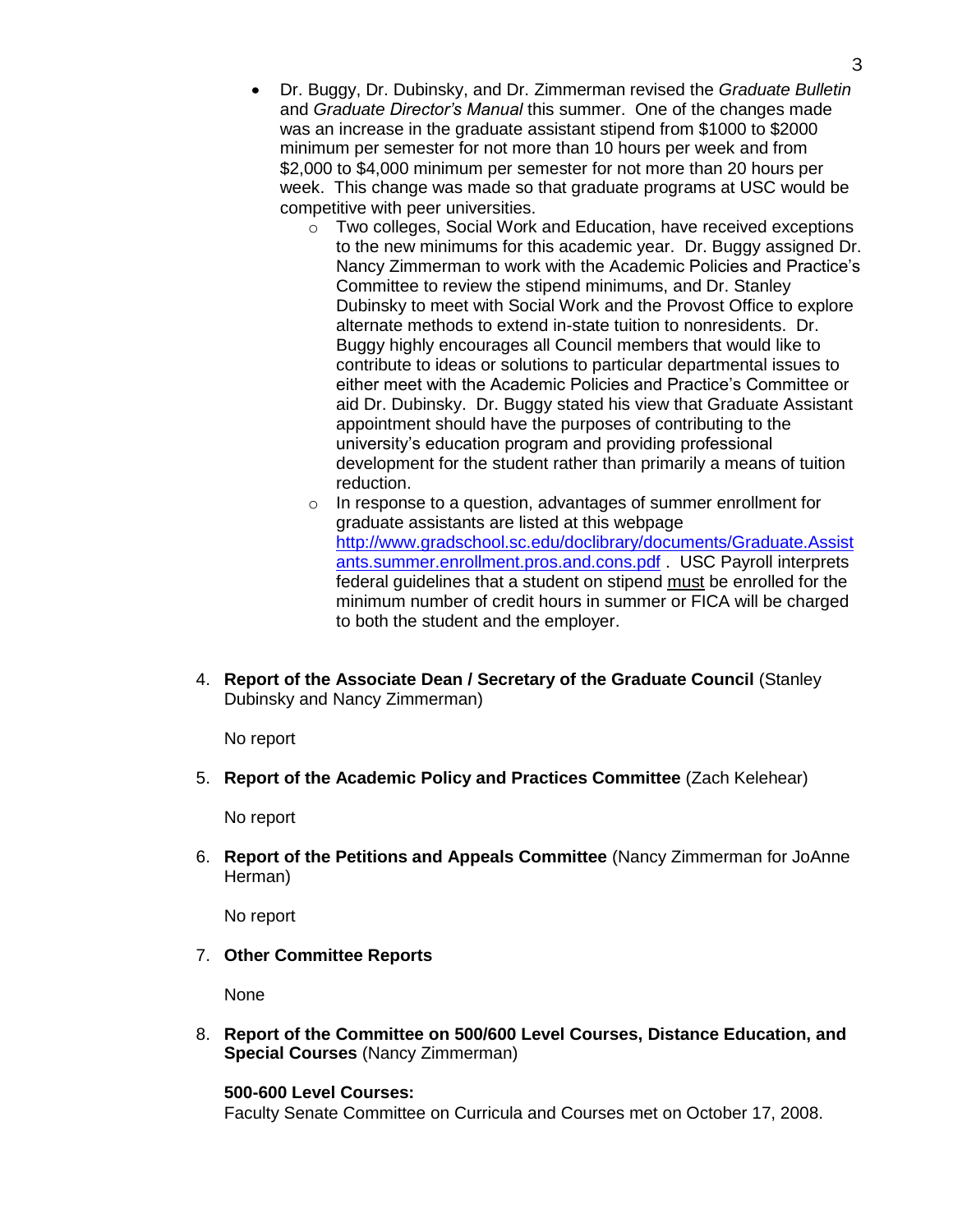Approvals: BIOL 572 [crosslisted ENVR 572] - new ENVR 572 [crosslisted BIOL 572] - new CHEM 511 - prerequisites

Not approved and returned to unit for revisions: GEOG 512 - new ARAB 580 - new JOUR 532- prerequisites

The next meeting of the Committee on Curricula and Courses will be held November 14, 2008.

### **TIP Approvals:**

Administrative approval of technology assisted instruction delivery proposals was given for the following existing courses:

NURS J739 NURS J776 EDRD J715

#### **Administrative Correction:**

NURS 739 [crosslisted WGST 739] - administratively corrected course title on CCP NURS 739 approved by Graduate Council Spring 2008 to make course title for NURS 739 the same as the crosslisted course WGST 739. Course title changed from previously approved title, *Conceptual Base for Women's Health Nursing*, to title, *Conceptual Base for Women's Health.* 

9. **Report of the Humanities, Social Sciences, Education, and Related Professional Programs Committee** (Murray Mitchell)

### **COLLEGE OF ARTS AND SCIENCES**

*Art*

Curriculum Bulletin Change Proposal: **APPROVED** Master [of Arts in Art History](http://www.gradschool.sc.edu/gradcouncil/Curricula/CBC%20MA%20Art%20History.PDF) Curriculum change for the M.A. program in Art History to

remove ARTH 501(Methodology) from the list of required courses and replace it with a choice between four core areas

[Effective: Spring 2009]

New Course Proposal: **TABLED FOR NEXT MEETING** [ARTH 528, 728](http://www.gradschool.sc.edu/gradcouncil/Curricula/NCP%20ARTH%20528.PDF) Art and Science, 1700-1900 (3) An examination of the cultural, historical, philosophical, and political connections between art and science during the eighteenth and nineteenth centuries.

[Effective: Spring 2009]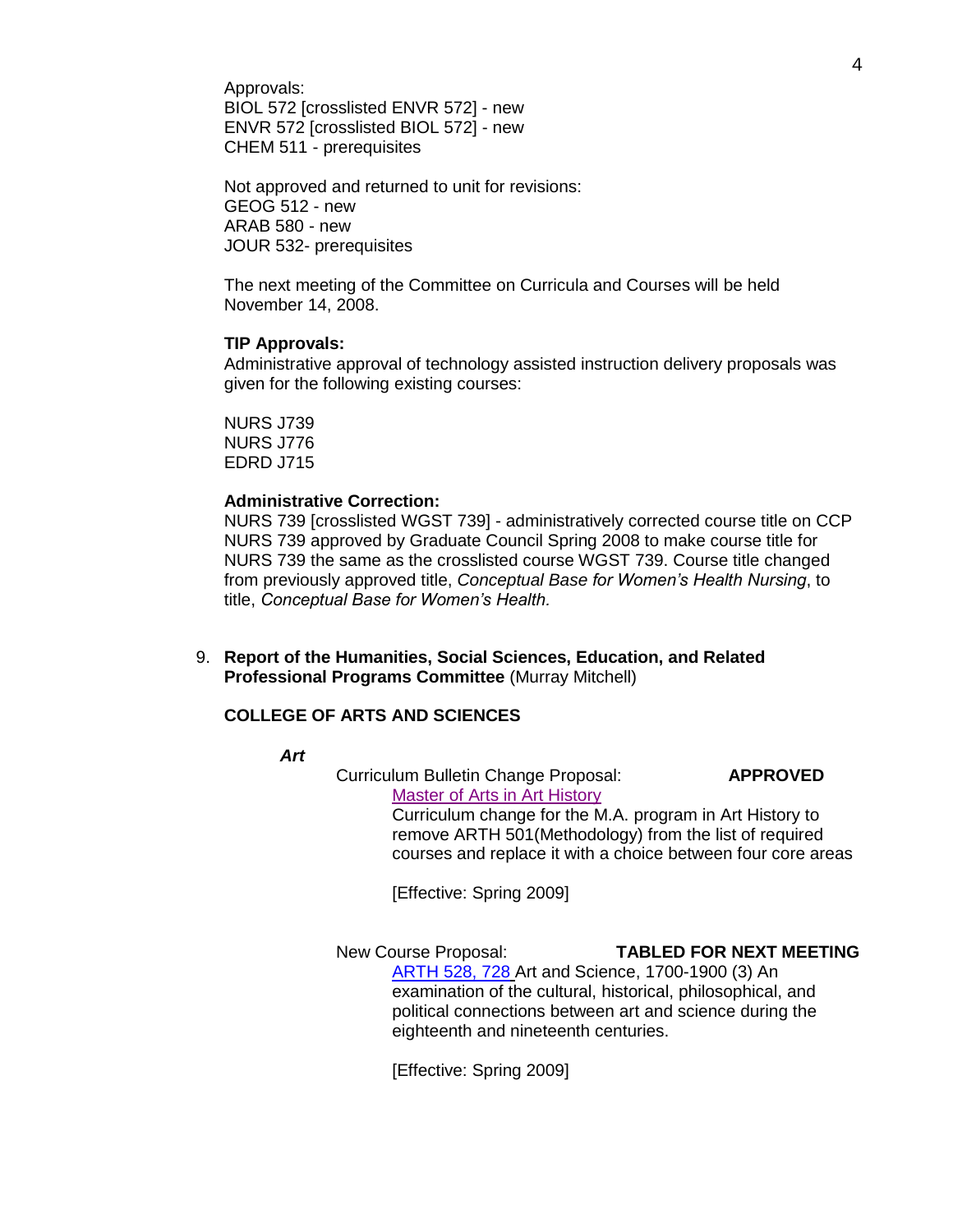### New Course Proposal: **TABLED FOR NEXT MEETING**

**ARTH 531,731** Women and the Visual Arts in the Eighteenth Century (3) A seminar focusing on the roles of women in the visual arts in the eighteenth century. Women's roles as artists, subjects, patrons, collectors, and muses will be critically examined and discussed alongside the historiography of scholarship on the subject.

[Effective: Spring 2009]

*Note:* After discussion of ARTH 528/728 and 531/731, the appropriateness of the practice of assignment of 500 and 700 level numbers to the same course within a program was referred to the Polices and Practices Committee of the Graduate Council for review.

#### *Political Science*

Curriculum Bulletin Change Proposal: **APPROVED**

[Doctor of Philosophy in Political Science](http://www.gradschool.sc.edu/gradcouncil/Curricula/CBC%20Ph.D.%20in%20Political%20Science.PDF) A Public Law concentration for the Ph.D. program in Political **Science** 

[Effective: Spring 2009]

#### New Course Proposal: **APPROVED**

[POLI 726](http://www.gradschool.sc.edu/gradcouncil/Curricula/NCP%20POLI%20726.PDF) Seminar in Judicial Politics (3) An introduction to the academic literature on American courts and judicial politics.

[Prereq: None] [Effective: Spring 2009]

#### New Course Proposal: **APPROVED**

[POLI 727](http://www.gradschool.sc.edu/gradcouncil/Curricula/NCP%20POLI%20727.PDF) Models for Understanding Political Institutions (3) A survey of the literature on empirical and game theory methods.

[Prereq: POLI 502 and POLI 706] [Effective: Spring 2009]

# New Course Proposal: **APPROVED**

[POLI 728](http://www.gradschool.sc.edu/gradcouncil/Curricula/NCP%20POLI%20728.PDF) Judicial Politics in Europe and the Common Law World (3) A comparative study of courts of Europe and the and the common law courts of modern democracies (especially Australia, Canada, India, and the United Kingdom). US state courts will also be examined from a comparative perspective.

[Prereq: None] [Effective: Spring 2009]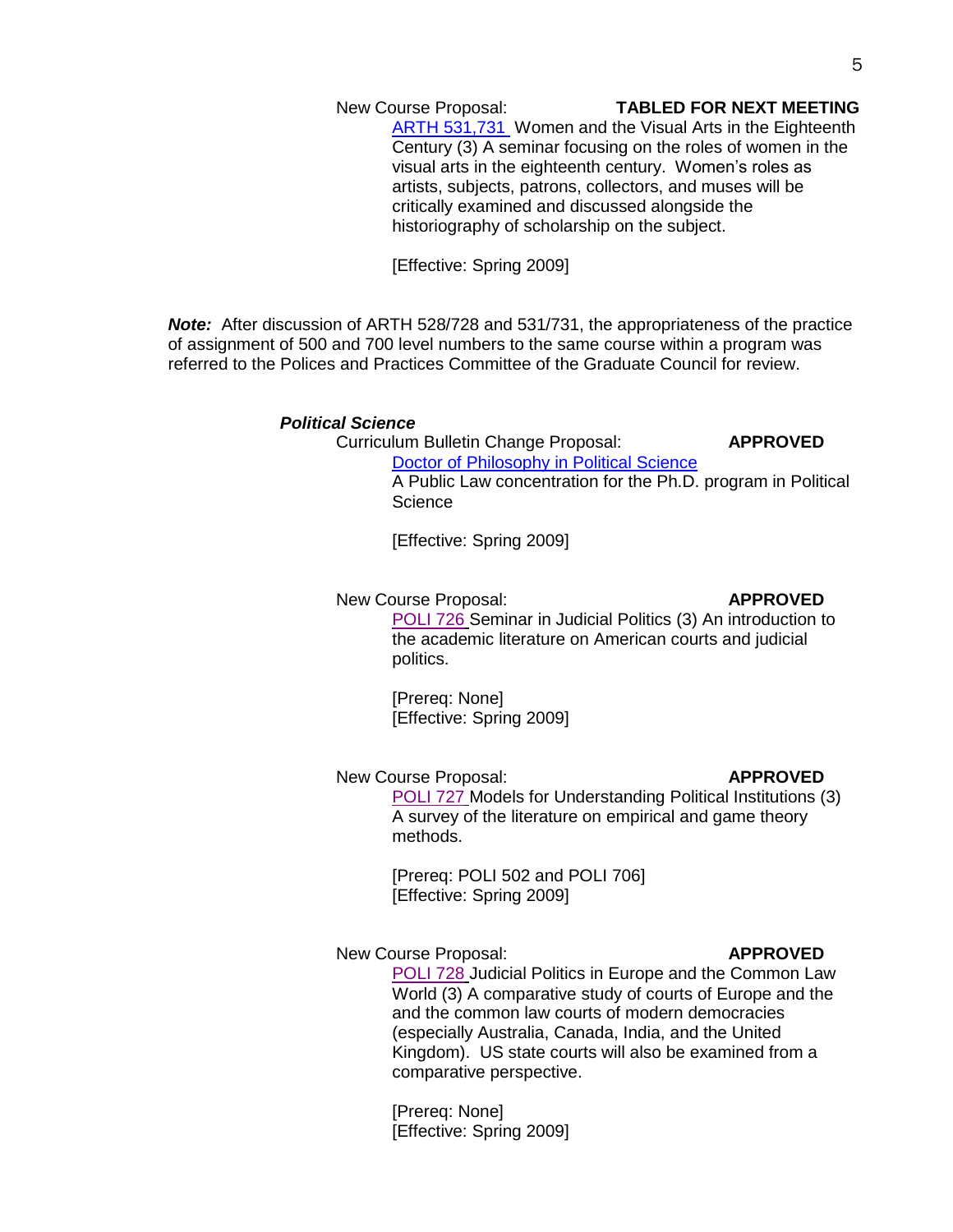### New Course Proposal: **APPROVED**

[POLI 729](http://www.gradschool.sc.edu/gradcouncil/Curricula/NCP%20POLI%20729.PDF) Courts in Developing Countries (3) A comparative study of courts, judicial process, and judicial behavior, and the role of courts in politics focusing on the common law and civil law courts of Latin America, Africa, and Asia.

[Prereq: None] [Effective: Spring 2009]

# Curriculum Bulletin Change Proposal: **APPROVED**

# [Master of Public Administration](http://www.gradschool.sc.edu/gradcouncil/Curricula/CBC%20Political%20Science.pdf)

With regard to the level-of-government requirement, the three hours involved would shift to elective credits, increasing the number of electives from five to six to receive the M.P.A. The presumption is that the level-of-government considerations would be covered in advisement on an individual basis; therefore, this section should be deleted from the bulletin (4, 5, and 6 then become 3, 4, and 5). Regarding the joint MPA degree program at Clemson University, Clemson officially withdrew from the program effective July 2008 with the intention of establishing their own program. According to the contract stipulations, both USC and Clemson would remain obligated to continue offering courses for those students already enrolled to facilitate completing their degree; therefore, this section should be deleted from the bulletin.

[Effective: Fall 2009]

### *Women's and Gender Studies*

Curriculum Bulletin Change Proposal: **APPROVED** Designator change – [from WOST to WGST](http://www.gradschool.sc.edu/gradcouncil/Curricula/CBC%20Womens%20and%20Gender%20Studies.pdf)

[Effective: Fall 2009]

### **COLLEGE OF MASS COMMUNICATIONS AND INFORMATION SCIENCES**

#### *School of Journalism and Mass Communications*

# Curriculum Bulletin Change Proposal: **APPROVED**

[Ph.D. in Mass Communications](http://www.gradschool.sc.edu/gradcouncil/Curricula/CBC-Journalism%20and%20Mass%20Comm%202.pdf)

The doctoral program in mass communications is currently a 48-hour program, 36 hours of coursework and 12 hours of dissertation credit (minimum). The program will become a 60 hour program (beyond the master's degree) with 48 hours coursework and a minimum of 12 hours of dissertation credit.

[Effective: Fall 2009]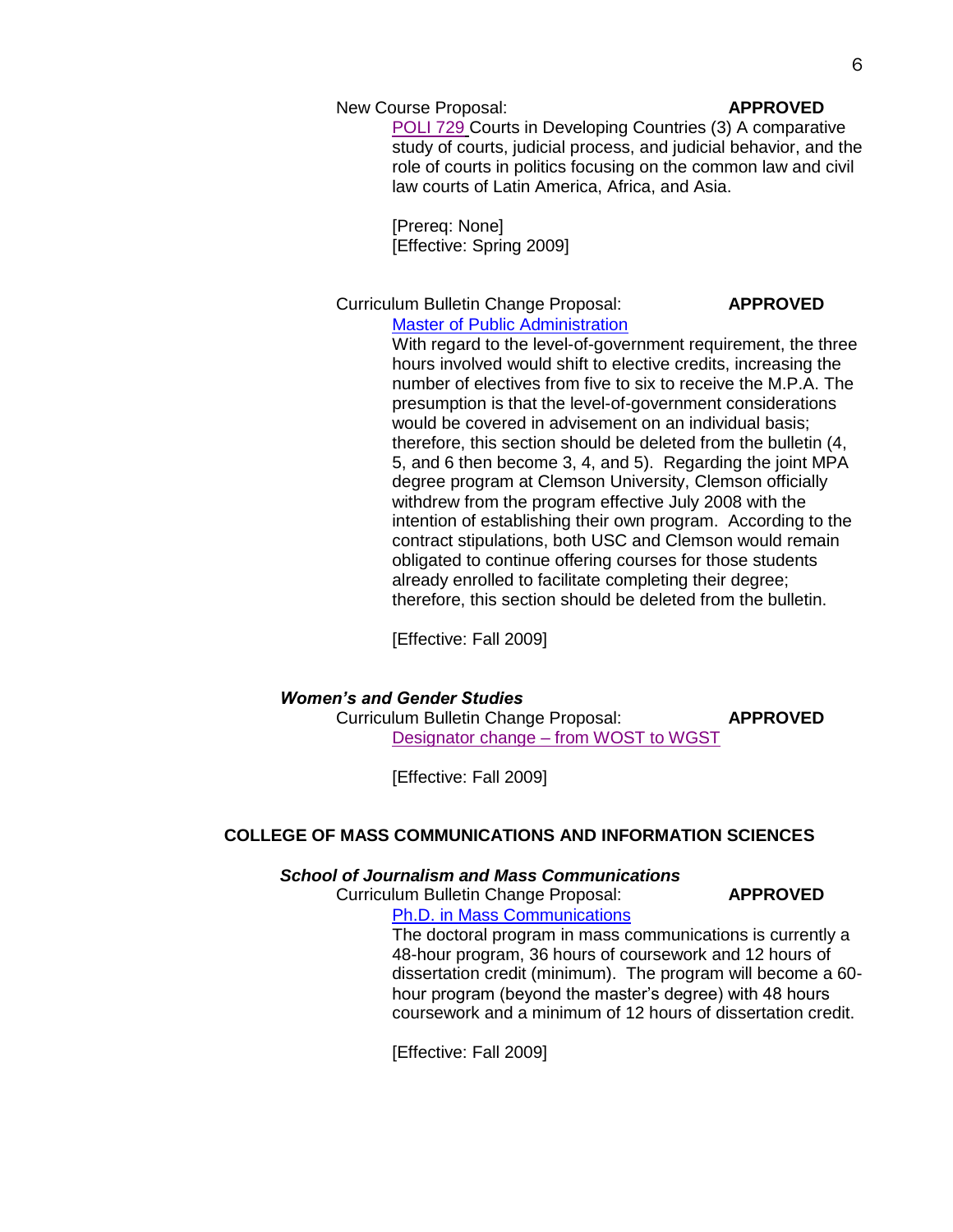## 10. **Report of Science, Math, and Related Professional Programs Committee** (Mike Wyatt)

# **ARNOLD SCHOOL OF PUBLIC HEALTH**

## *Department of Health Promotion, Education and Behavior*

# Course Change Proposal: **APPROVED**

[HPEB 771](http://www.gradschool.sc.edu/gradcouncil/Curricula/CCP%20HPEB%20771.PDF) Environmental Influences on Human Health (3) Delete this course because the content is not relevant for academic programs within the department. ENHS has courses (e.g., ENHS 660) with similar content that could replace this course if there is student interest.

[Effective: Spring 2009]

# New Course Proposal: **APPROVED**

[HPEB 771](http://www.gradschool.sc.edu/gradcouncil/Curricula/NCP%20HPEB%20771.PDF) Socio-Cultural Perspectives on Population Health (3) Theories, measurement, and empirical evidence related to macro-level factors and health. How socio-cultural and physical environments as well as socially ascribed identities can constrain or promote health.

[Prereq: None] [Effective: Spring 2009]

# **SCHOOL OF ARTS AND SCIENCES**

### *Chemistry and Biochemistry*

Curriculum Bulletin Change Proposal: **APPROVED**

[Chemistry M.S. and Ph.D. Degrees](http://www.gradschool.sc.edu/gradcouncil/Curricula/CBC-%20Chemistry%20and%20Biochemistry.PDF)

The wording outlined in the bulletin does not adequately outline the specific requirements for the M.S. and Ph.D. degrees, so new wording has been generated to outline the required courses, number of hours, and thesis/dissertation requirements.

[Effective: Fall 2009]

# **SCHOOL OF MEDICINE**

# *Department of Neuropsychiatry & Behavioral Science/Rehabilitation Counseling*

Curriculum Bulletin Change Proposal: **APPROVED** [Master of Rehabilitation Counseling](http://www.gradschool.sc.edu/gradcouncil/Curricula/CBC%20Rehabilitation%20Counseling.PDF)

Admission standards changed to include the Millers Analogies Test (MAT) as a testing option for admissions.

[Effective: Fall 2009]